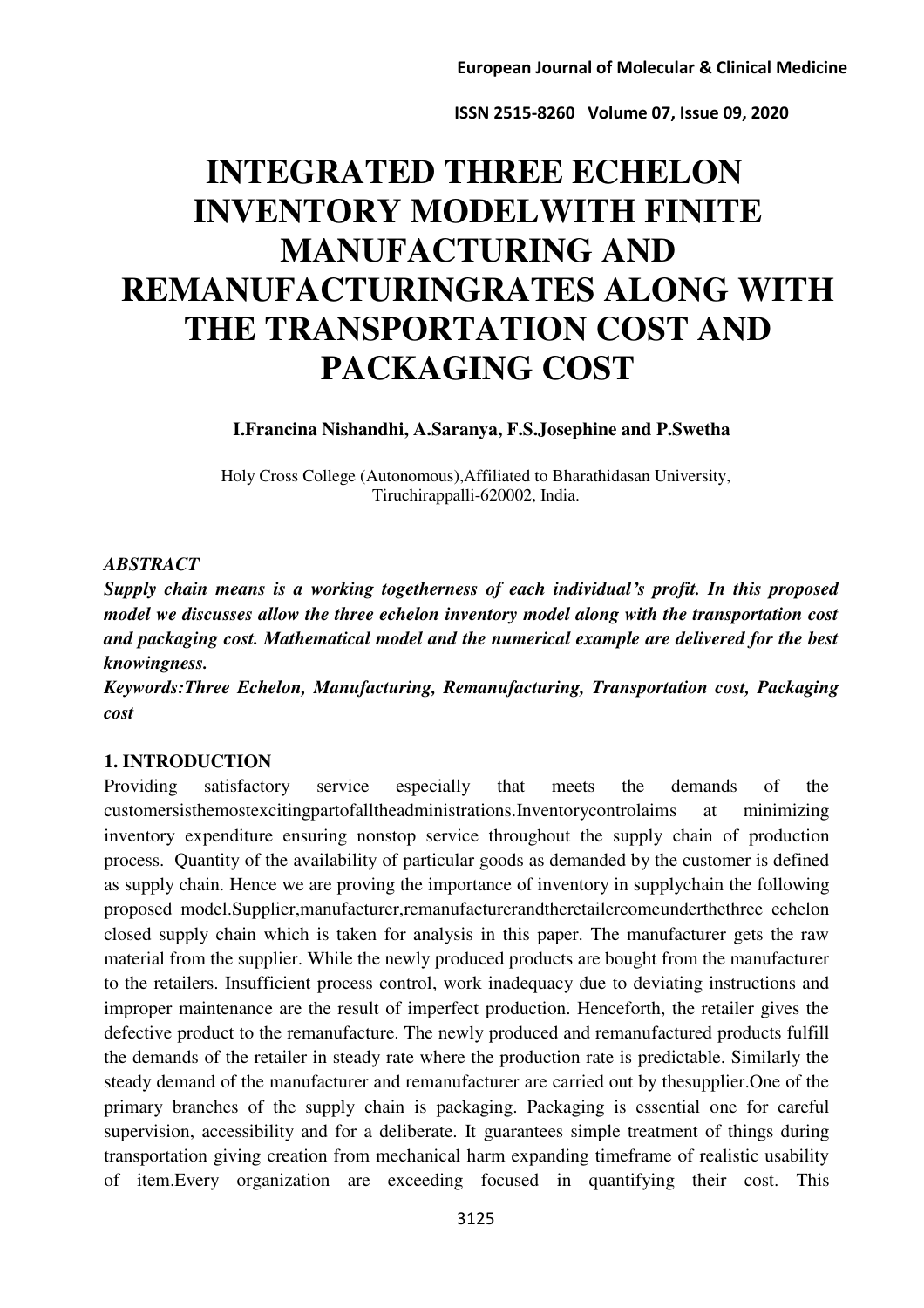paperisextendstheworkofBimalKumarMawandiya,J.K.Jha&JiteshThakkar's"Production-Inventory Model For Two-Echelon Closed Loop Supply Chain With Finite ManufacturingAndRemanufacturing Rates" with the concepts of three echelon inventory model along with transportation and packaging cost.Remainingofthispaperextendedinthefollowingway,Chapter2dealswith the review of the literature, at the same time explain the notations and assumption used in the mathematical model. Chapter 3 demonstrates the mathematical model. Chapter 4 derives the numerical example for the above mathematical model,finally Chapter 5 proposes the conclusion of the proposed paper.

## **2. LITERATUREREVIEW**

The optimization of the first inventory was introduced by Harris in the year 1913. Following him many researcher or academicians improved their inventory model with fresh philosophies. Konstantaras&Skouri 2010, Jaber& EL Saadany 2011arediscussedsingleechelonsupplychainbutmultiechelonclosedloopsupply chain issues stated in a simple manner. Arrow et al. (1950) mainly concentrated on multi echelon inventory problem. J.F. Burns & B.D. Sivazlian, "Dynamic analysis of multi echelon supply systems" presented examined the forceful reaction of a multi echelon supply chain to several demand hired upon the organization by the end user. M.C. Van der Heijden derived a simple rule in inventory control under the evaluation short of lot sizing for multilevel supplymethod.

B. Pal, S. S. Sana, & K. Chaudhuri, built up a three layer combined creation stock model considering wild quality happens in supplier and remanufacture arrange. M. K. Salameh& M. Y. Jaber, stated that products are classified into two ways (i.e.) good product and defective products. And at the same time they also established if the amount of imperfect items rise then automatically the economic order quantity will rise.

Teunter (2004) made Koh et al (2002) work widespread and proposed a formula through the rate of limited production and reproduction. Jabber & EL Saadany 2011; Tgai 2012 presented a paper "An economic production and remanufacturing model with learning effects". In this paper, the processes of manufacturing and remanufacturing properties are inspected. The ideal manufacturing and reproduction policies are expressed by Chang et al (2008) to optimize the gain of the total system (consisting of supplier, manufacturer, remanufacturer and the retailer). With the basis of the above inventory model, now, we establish the paper under the concept of three echelon inventory model with following twocases.

Case-1: Each procurement lot size of raw material will be used for  $n_1(k_1= 1/n_1)$  number of production batches of the manufacturer, where  $n_1$  is a positive integer.

Hence, the procurement lot size of raw material  $(Q_{f1})$  in this case will be  $n^{\frac{1}{m!}}Q^1$ .

Case-2: Each production lot size of the manufacturer will use  $n_2(k_2=n_2)$  number of lots of raw material, where *n*2 is a positive integer. Hence, procurement lot size of raw material  $(Q_{f2})$  in this case will be  $m_2Q_2/n_2f$ . The expression for the joint total cost of the system in both the cases will be different

f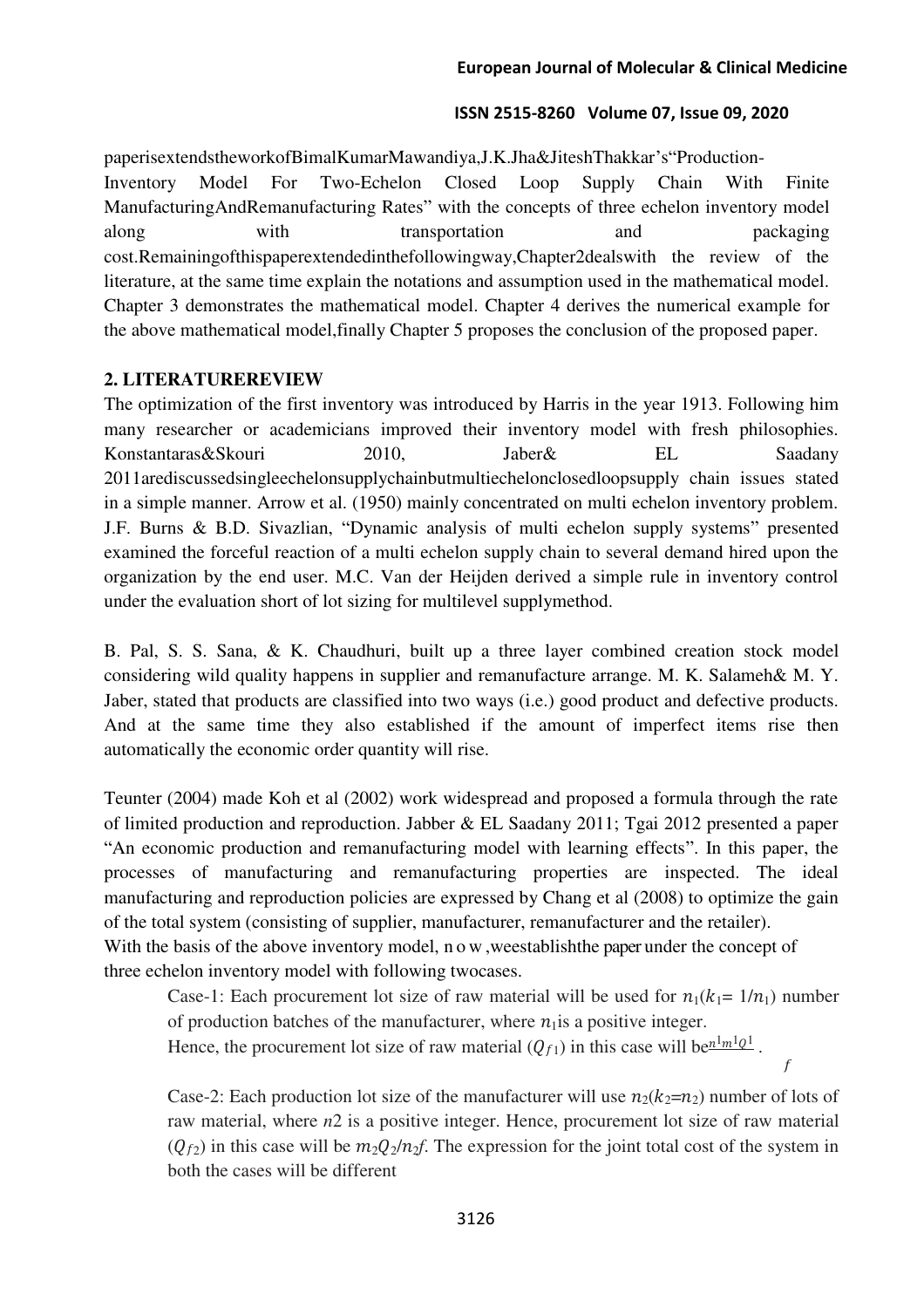## **Notations:**

Develop the mathematical model the following notations and assumptions are used.

## **Suppliers:**

- $P_s$ : Purchasing cost of the supplier perunit
- $A_s$  : Ordering cost of the supplier perunit<br> $h_s$  : Holding cost of the supplier perunit
- : Holding cost of the supplier perunit
- $F_s$  : Freight cost of the supplier perunit  $PC_s$  : Packaging cost of the supplier perit
- : Packaging cost of the supplier peritem

## **Manufacturer:**

- P : Production rate of themanufacturer
- $A_2$ : Set up cost of the manufacturer perproduction
- $A_4$ : Ordering cost of the manufacturer for rawmaterial
- $h_2$ : Inventory holding cost of the manufacturer for finished product per unit time
- $h_4$  :Inventoryholdingcostofthemanufacturerforrawmaterial perunit time<br>f : transformation factor of finished product from the rawmaterial
- : transformation factor of finished product from the rawmaterial
- $Q_{fi}$  : Number of procurement of manufacturer's rawmaterial
- $T_i$  : Length of the production cycle in case-I (1,2)

# **Remanufacturer:**

- $h_3^r$ : Inventory holding cost of the remanufacturer for raw material perunit time
- $h_5$ :Inventoryholdingcostoftheremanufacturerforfinishedproductperunit time
- r : returned part of order (which is lies between 0 and 1)
- $\alpha$ : Transformation factor of remanufactured item from the returneditem
- $F_m$ : Shipping cost the manufacturer perdelivery
- $P_m$ : Purchasing cost of manufacturer and remanufacturer perunit
- $PC<sub>m</sub>$ : Packaging cost of manufacturer and remanufacturer peritem

# **Retailer**

- D : Demand of the retailer per unittime
- $A_1$ : Ordering cost of the retailer for the manufactured product
- $A_2$ : Ordering cost of the retailer for the remanufactured product
- $h_1$  : Holding cost of the product per unit in theretailer
- $Q_i$ : Productsuppliedbytheretailerfromthemanufacturer(decisionvariable) (i=1,2)
- $m_i$ : Withinoneproductioncyclenumberofshipmentsmadebythemanufacture to the retailer (i=1,2) here  $m_1$  and  $m_2$  are positive integer

 $Q_{ri}$ : Product supplied by the retailer from theremanufacturer

- $l_i$ : Within one production cycle number of shipments made by the remanufacture to the retailer (i= 1, 2) here  $l_1$  and  $l_2$  are positive integer
- $F_r$ : Transportation cost of theretailer
- $P_c$  : selling cost of used product perunit M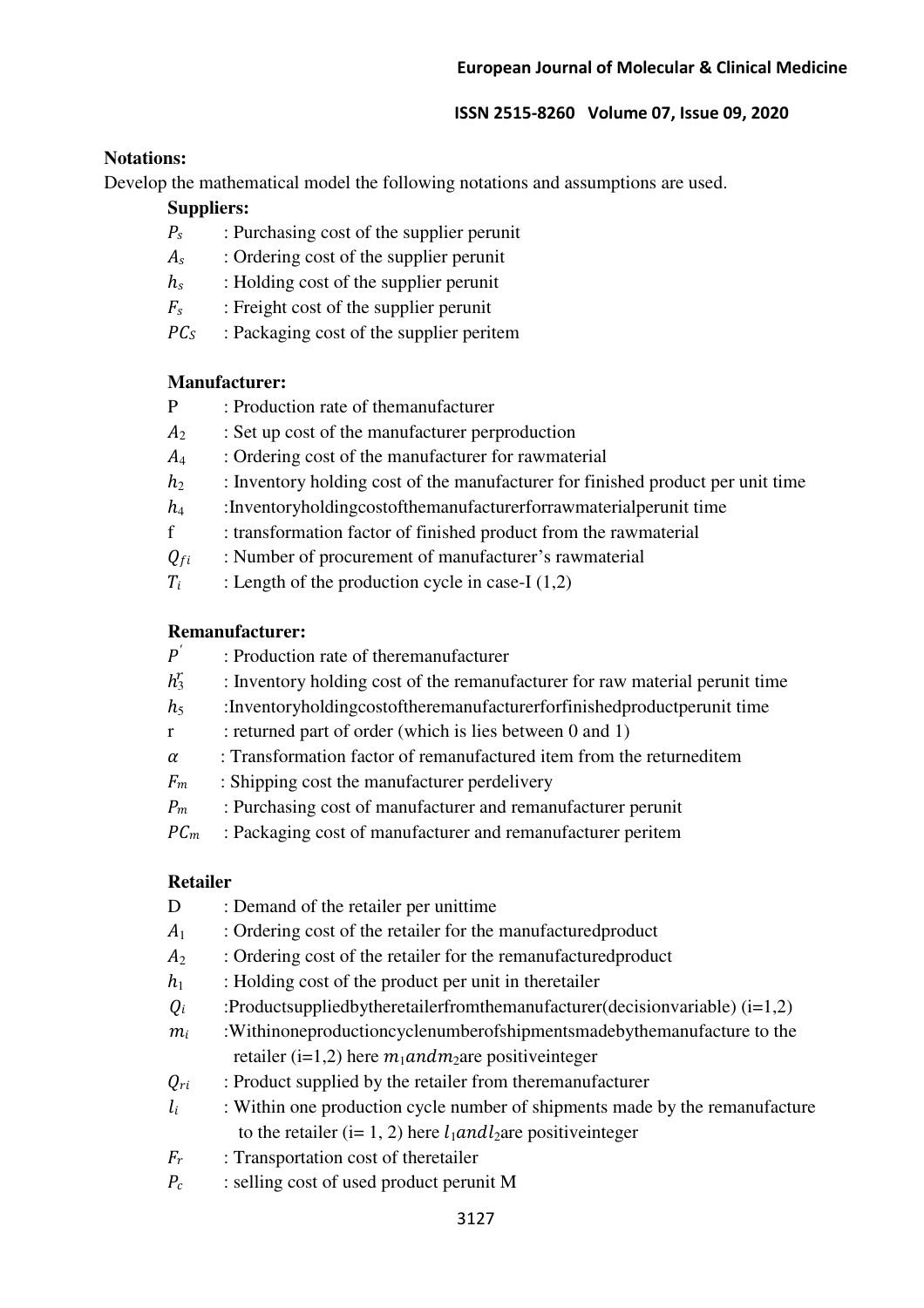- : Substantial price perunit
- L : Employer cost perunit
- $P_r$  : Purchasing cost of retailer perunit<br>  $P_{cr}$  : Packaging cost of the retailer per i
- : Packaging cost of the retailer per item

## **2 .2 Assumption**

- 1. The quality of the new product and the remanufactured product issame.
- 2. Constant demand is faced by theretailer.
- 3. Returned rate of the defective product is alsoconstant.
- 4. Tocomparewiththeholdingcostofthenewproductandremanufacturedproduct of the manufacturer and the remanufacturer while retailer faces highest holding cost of inventory.
- 5. Holding cost of raw material to produce per unit of new product is less than holding cost of newly produced product produced by themanufacturer.
- 6. Holding cost of returned product is less than the holding cost of the remanufactured product produced by theremanufacturer.

## **3. MATHEMATICAL MODEL**

Here the profit of the supplier, manufacturer, remanufacturer and the retailer are depend upon the sales revenue, ordering cost of both manufactured and remanufactured product, holding cost of both manufactured and remanufactured product, transportation cost and the packaging cost.

## **The cost functions are defined as follows.**

## **Supplier**

Sales revenue:  $P_mD$ Ordering cost:  $\frac{A_s D}{rQ}$  $nQ_1$ Purchasing cost:  $P_sD$ Holding cost:  $\frac{h_s D Q_1 m_1}{2P(1-\alpha r)}$ Packaging cost of the raw material:  $PC_s \frac{D}{Q}$ Q Transportation cost for the raw materials: $\frac{r_s}{\rho}$  $Q_{1}$ 

## **Manufacturer**

Sales revenue of manufacturer and remanufacturer  $= P<sub>r</sub> D$ Set up cost per production:  $\frac{(1 - \alpha r)DA_2}{m}$  $m_1Q_1$ Inventory holding cost for finished product:

$$
(1 - \alpha r) \left\{ (m_1 - 1) - (m_1 - 2) \frac{D}{P} \right\} \frac{Q_1 h_2}{2}
$$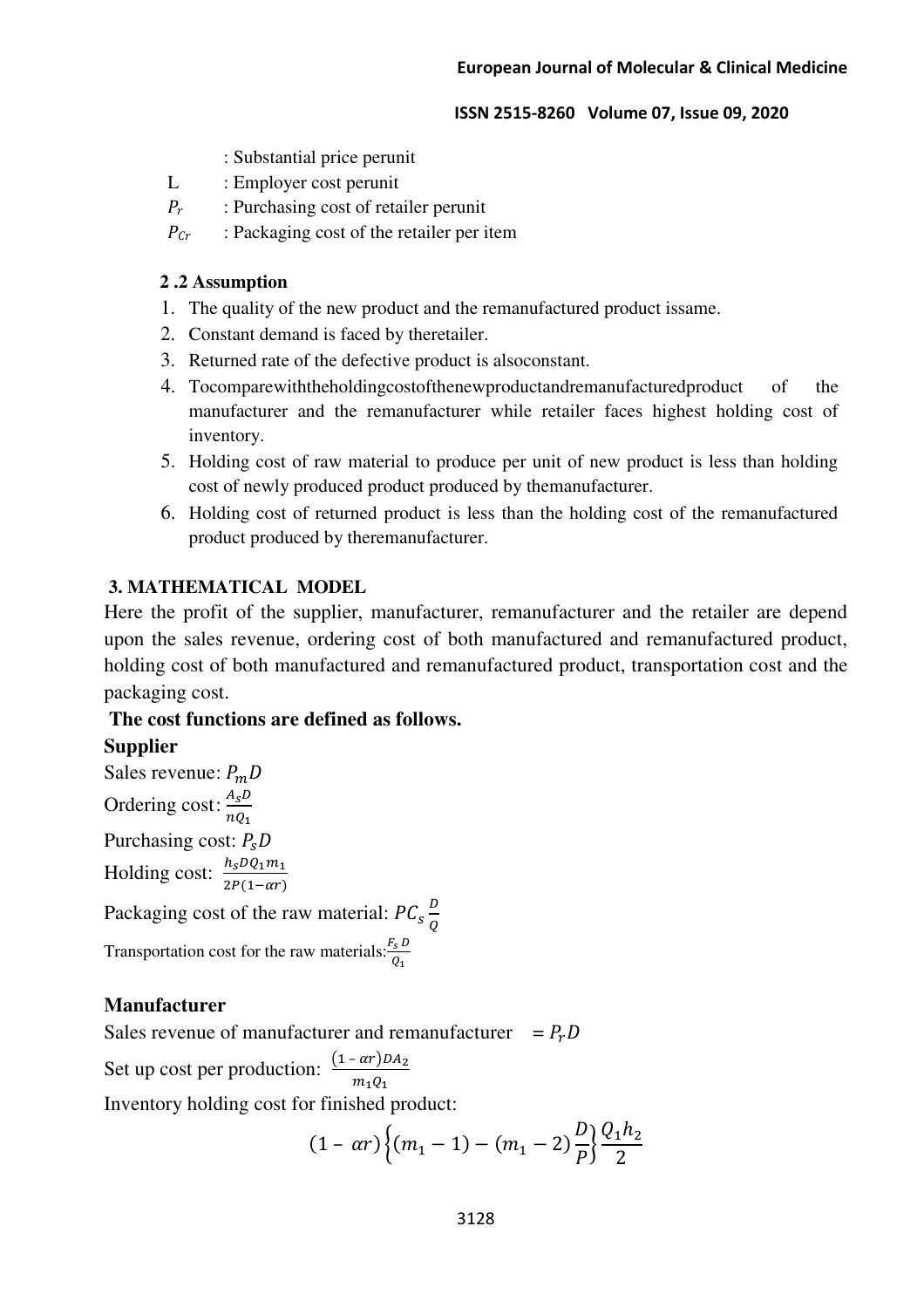2

i,

Ordering cost of raw material for case (1):  $\frac{(1 - ar)DA_4}{r}$  $n_1m_1Q_1$ Ordering cost of raw material for case (2):  $\frac{(1 - ar)DA_4n_2}{m}$  $m_2Q_2$ i<br>L Inventory holding cost of raw material for case (1)

$$
m_1\left\{(n_1-1)+(1-\alpha r)\frac{D}{p}\right\}\frac{Q_{1}n_4/f}{2}
$$

Inventory holding cost of raw material for case (2):  $\frac{m_2(1 - \alpha r)Q_2h_4D}{2r R}$  $2n_2$ PJ

Packaging cost of the manufactured and remanufactured product:  $PC_m \frac{D}{Q}$ Ų Transportation cost manufactured and remanufactured product:  $\frac{F_m D}{n_A Q}$  $n_1Q_1$ 

#### **Remanufacturer**

Production set up cost:  $(1 - \alpha r) \frac{A_3 D}{m_1 \alpha}$  $m_1Q_1$ 

Holding cost of the remanufactured product:  $\frac{m_1 a r}{l}$  $\frac{1}{l_1}$   $\frac{ar}{l_1 - a}$  $\frac{ar}{(1-ar)}\bigg\{\frac{(l_1-1)-l_1}{(l_1-2)\frac{D}{p}}\bigg\}$  $(l_1 - 2) \frac{D}{P_1}$  $r<sub>r</sub>$  $\left\{\frac{Q_{1h_5}}{2}\right\}$ 2 Holding cost of the returned product:  $\frac{m_1}{\alpha} \left( \frac{\alpha r}{1 - \alpha r} \right) \left( 1 - \frac{\alpha r D}{P_r} \right) \frac{Q_1 n_3}{2}$ 

#### **Retailer**

Sales revenue:  $P_cD$ 

Ordering cost of new product and remanufactured product:  $\left(1 - \alpha r\right) \left(A_1 + \frac{l_1 A_5}{m_1}\right)$  $\frac{1A_5}{m_1}$  $\frac{D}{Q_1}$  $Q_1$ Holding cost of new product and remanufactured product:

$$
(1 - \alpha r) \left\{ 1 + \frac{m_1}{l_1} \left( \frac{\alpha r}{1 - \alpha r} \right)^2 \right\} \frac{Q_1 h_1}{2}
$$

Packaging cost:  $PC_r\frac{D}{Q}$ Q Transportation cost:  $\frac{F_r D}{n \cdot 0}$  $n_1Q_1$ 

 In this paper, we concentrate on the growth of revenue of the supplier, manufacturer, remanufacturer and the retailer.

The predictable joint total profit per unit time is determined by adding the total profit of the supplier, manufacturer, remanufacturer and the retailer.

The joint total annual profit  $(JTP)$  = Supplier's total profit +

manufacturer and remanufacturer's total profit +

retailer's total profit

The joint total annual profit  $(JTP_1)$  =

Supplier's sales revenue – [supplier's purchasing cost + supplier's ordering cost + supplier's holding cost + supplier packaging cost +supplier transportation cost] + sales revenue of manufacturer and remanufacturer – [manufacture's inventory holding cost of finished product + manufacturer's inventory holding cost of raw material + manufacturer's ordering cost of raw material + manufacturer's production set up cost + remanufacturer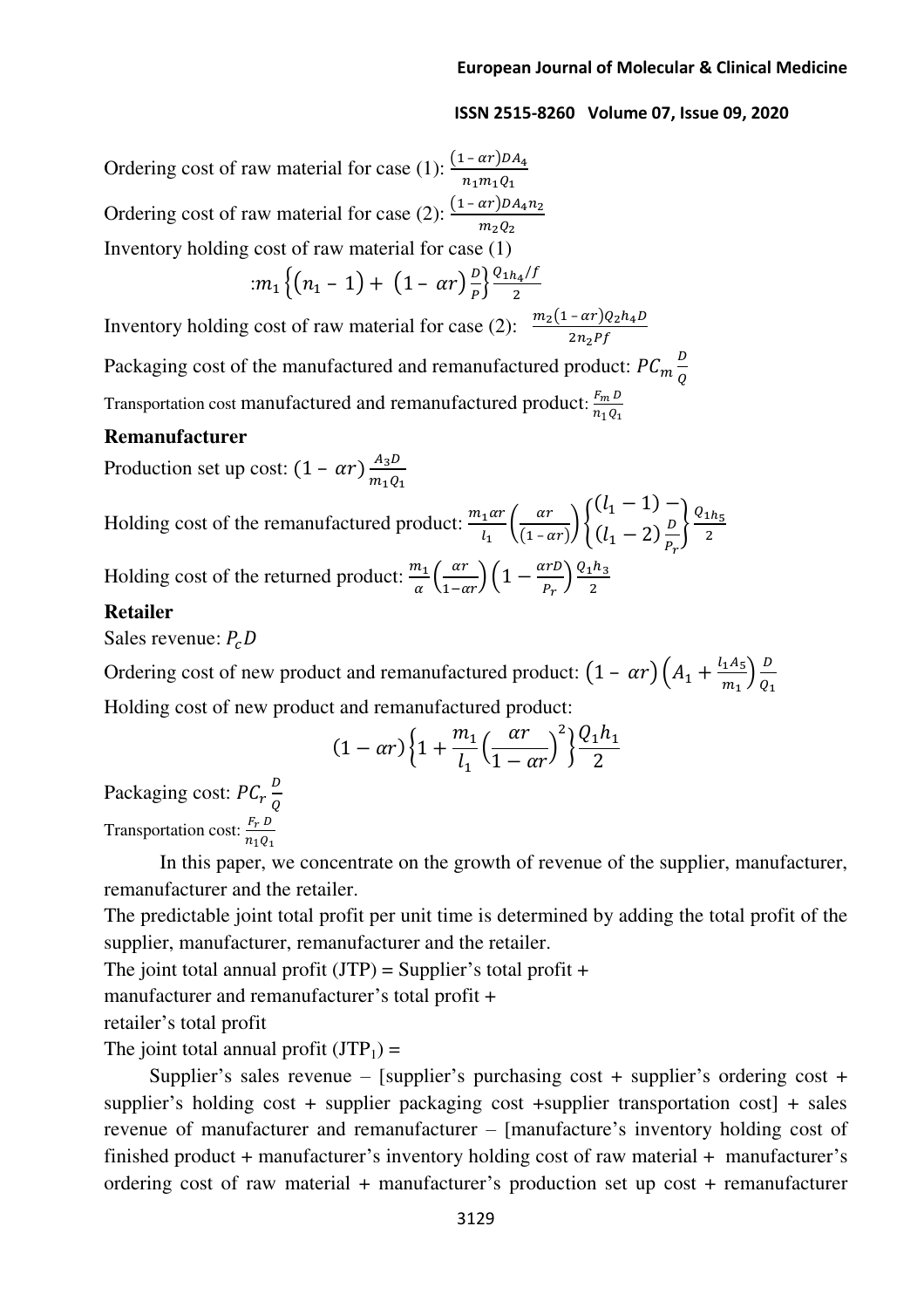inventory holding cost of returned product + remanufacturer production set up cost +packaging cost + transportation cost] + retailer's sales revenue – [retailer's ordering cost of new product and remanufactured product + retailers holding cost of new product and remanufactured product + retailer's transportation cost + retailer packaging cost +retailer transportation cost]

$$
JTP_1 = P_m D - [P_s D + \frac{A_s D}{n_1 Q_1} + \frac{h_s D Q_1 m_1}{2P(1 - \alpha r)} + \frac{F_r D}{Q_1} + \frac{P C_s D}{Q_1}] +
$$
  
\n
$$
P_r D - [(1 - \alpha r) \{ (m_1 - 1) - (m_1 - 2) \frac{D}{p} \} \frac{Q_1 h_2}{2} + m_1 \{ (n_1 - 1) + (1 - \alpha r) \frac{D}{p} \} \frac{Q_1 h_4 f}{2} + \frac{(1 - \alpha r) D A_4}{n_1 m_1 Q_1} + \frac{(1 - \alpha r) D A_2}{m_1 Q_1} + \frac{m_1 \alpha r}{l_1} \left( \frac{\alpha r}{(1 - \alpha r)} \right) \{ (l_1 - 1) - (l_1 - 2) \frac{D}{p'_r} \} \frac{Q_1 h_5}{2} + \frac{m_1}{\alpha} \left( \frac{\alpha r}{1 - \alpha r} \right) (1 - \frac{\alpha r D}{p'_r}) \frac{Q_1 h_3}{2} + (1 - \alpha r) \frac{A_3 D}{m_1 Q_1} + \frac{F_m D}{n_1 Q_1} + \frac{P C_m D}{Q_1} +
$$
  
\n
$$
P_c D - [(1 - \alpha r) (A_1 + \frac{l_1 A_5}{m_1}) \frac{D}{Q_1} + \left( (1 - \alpha r) \left( 1 + \frac{m_1}{l_1} \left( \frac{\alpha r}{1 - \alpha r} \right)^2 \right) \frac{m_1}{l_1} \left( \frac{\alpha r}{1 - \alpha r} \right)^2 \frac{Q_1 h_1}{2} + \frac{F_r D}{Q_1} + \frac{P C_r D}{Q_1} ]
$$

$$
= P_m D - P_S D + P_r D + P_C D - \frac{F_m D}{n_1 Q_1} - \frac{A_S D}{n_1 Q_1} - \frac{P C_m D}{Q_1} - \frac{P C_r D}{Q_1} - \frac{F_r D}{Q_1} + \frac{F_m D}{Q_1} - \frac{h_S D Q_1 m_1}{2P(1 - \alpha r)}
$$
  
\n
$$
(1 - \alpha r) \left( A_1 + \frac{l_1 A_S}{m_1} \right) \frac{D}{Q_1} - \frac{(1 - \alpha r)D A_2}{m_1 Q_1} - (1 - \alpha r) \frac{A_3 D}{m_1 Q_1} - \frac{(1 - \alpha r)D A_4}{n_1 m_1 Q_1} - (1 - \alpha r) \left\{ 1 + \frac{m_1}{l_1} \left( \frac{\alpha r}{1 - \alpha r} \right)^2 \right\} \frac{Q_1 h_1}{2} - (1 - \alpha r) \left\{ (m_1 - 1) - (m_1 - 2) \frac{D}{p} \right\} \frac{Q_1 h_2}{2} - \frac{m_1}{\alpha} \left( \frac{\alpha r}{1 - \alpha r} \right) \left( 1 - \frac{\alpha r D}{P_r} \right) \frac{Q_1 h_3}{2} - \frac{m_1 \alpha r}{l_1} \left( \frac{\alpha r}{(1 - \alpha r)} \right) \left\{ (l_1 - 1) - (l_1 - 2) \frac{D}{P_r} \right\} \frac{Q_1 h_5}{2}
$$

$$
JTP_{1} = (P_{m} - P_{s} + P_{r} + P_{c})D - \left[\frac{A_{s}}{n_{1}} + F_{r} + F_{s} + PC_{s} + PC_{m} + PC_{r} + \frac{F_{m}}{n_{1}}\right]\frac{D}{Q_{1}} - \frac{h_{s}DQ_{1}m_{1}}{2P(1 - \alpha r)} - (1 - \alpha r)\left[A_{1} + \frac{F_{m}}{n_{1}}\right] + \frac{F_{m}}{n_{1}} + \frac{A_{3}}{m_{1}} + \frac{A_{4}}{n_{1}m_{1}} + \frac{h_{4}A_{5}}{m_{1}}\frac{D}{Q_{1}} - \frac{Q_{1}}{2}\left[\frac{m_{1}}{\alpha}\left(\frac{\alpha r}{1 - \alpha r}\right)\left(1 - \frac{\alpha r}{P_{r}}\right)h_{3} + m_{1}\left\{(n_{1} - 1) - (n_{1} - 2)\frac{D}{P}\right\}h_{2} + \frac{m_{1}\alpha r}{2}\left(\frac{\alpha r}{1 - \alpha r}\right)\left(1 - \frac{\alpha r}{P_{r}}\right)h_{3} + m_{1}\left\{(n_{1} - 1) + (1 - \alpha r)\frac{D}{P}\right\}h_{4} + \frac{m_{1}\alpha r}{2}\left(\frac{\alpha r}{1 - \alpha r}\right)\left\{(n_{1} - 1) - (n_{1} - 2)\frac{D}{P_{r}}\right\}h_{5}
$$

….(1)

Now, partially differentiate equation (1) with respect to  $Q_1$ . We

$$
\frac{\partial JTP_1(Q_1, m_1, n_1, l_1)}{\partial Q_1} = \begin{bmatrix} \frac{A_s}{n_1} + F_r + F_s + PC_s + PC_m \\ + PC_r + \frac{F_m}{n_1} \end{bmatrix} \frac{D}{Q_1^2} - \frac{h_s D m_1}{2P(1 - \alpha r)} + (1 - \alpha r) \left[A_1 + \frac{A_2}{m_1} + \frac{A_3}{m_1} + \frac{A_4}{n_1 m_1} + \frac{l_1 A_5}{m_1} \right] \frac{D}{Q_1^2} -
$$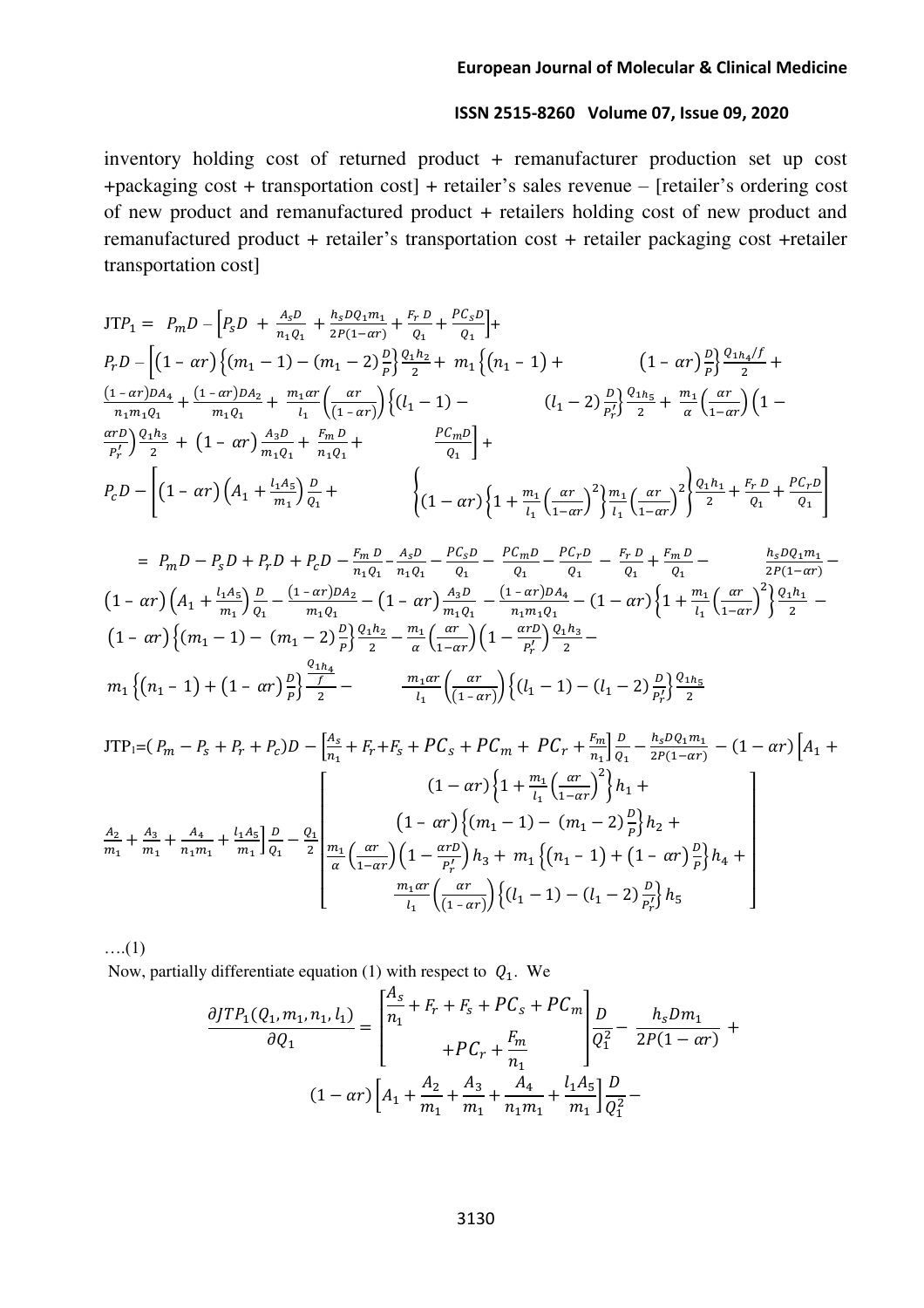$$
\frac{1}{2} \left[ \frac{(1 - \alpha r) \left\{ 1 + \frac{m_1}{l_1} \left( \frac{\alpha r}{1 - \alpha r} \right)^2 \right\} h_1 + \frac{(1 - \alpha r) \left\{ (m_1 - 1) - (m_1 - 2) \frac{D}{P} \right\} h_2 + \frac{m_1}{\alpha} \left( \frac{\alpha r}{1 - \alpha r} \right) \left( 1 - \frac{\alpha r D}{P'_r} \right) h_3 + m_1 \left\{ (n_1 - 1) + (1 - \alpha r) \frac{D}{P} \right\} h_4 + \frac{m_1 \alpha r}{l_1} \left( \frac{\alpha r}{(1 - \alpha r)} \right) \left\{ (l_1 - 1) - (l_1 - 2) \frac{D}{P'_r} \right\} h_5 + \dots (2)
$$

$$
Q_{1} = \frac{\begin{bmatrix} 2PD(1 - \alpha r) \frac{A_{s}}{n_{1}} + F_{r} + F_{s} + PC_{s} + PC_{m} + PC_{r} + \frac{B_{m}}{n_{1}} + (1 - \alpha r) \left[ A_{1} + \frac{A_{2}}{m_{1}} + \frac{A_{3}}{m_{1}} + \frac{A_{4}}{n_{1}m_{1}} + \frac{l_{1}A_{5}}{m_{1}} \right] \end{bmatrix}}{h_{s}Dm_{1} + P(1 - \alpha r)}
$$
\n
$$
(1 - \alpha r) \left\{ 1 + \frac{m_{1}}{l_{1}} \left( \frac{\alpha r}{1 - \alpha r} \right)^{2} \right\} h_{1} + \frac{(1 - \alpha r) \left\{ (m_{1} - 1) - (m_{1} - 2) \frac{D}{P} \right\} h_{2} + \frac{m_{1}}{a} \left( \frac{\alpha r}{1 - \alpha r} \right) \left( 1 - \frac{\alpha r D}{P_{r}'} \right) h_{3} + m_{1} \left\{ (n_{1} - 1) + (1 - \alpha r) \frac{D}{P} \right\} h_{4} + \frac{m_{1} \alpha r}{l_{1}} \left( \frac{\alpha r}{(1 - \alpha r)} \right) \left\{ (l_{1} - 1) - (l_{1} - 2) \frac{D}{P_{r}'} \right\} h_{5} \dots (3)
$$

Equation (3) proposes the corresponding optimal order quantity of case (1) per unit time.

The predictable joint total profit per unit time for case -2 written as follows

$$
JTP_2 = P_mD - [P_sD + \frac{A_sD}{n_2Q_2} + \frac{F_sD}{Q_2} + \frac{h_sDQ_2m_2}{2P(1-\alpha r)} + \frac{PC_sD}{Q_2}] +
$$
  
\n
$$
P_rD - [(1 - \alpha r)\{(m_2 - 1) - (m_2 - 2)\frac{D}{p}\}\frac{Q_2h_2}{2} + \frac{m_2}{n_2}\{(1 - \alpha r)\frac{D}{p}\}\frac{Q_{2h_4}/f}{2} + \frac{(1 - \alpha r)n_2DA_4}{m_2Q_2} + \frac{m_2\alpha r}{l_2}\left(\frac{\alpha r}{(1 - \alpha r)}\right)\{(l_2 - 1) - (l_2 - 2)\frac{D}{p'_r}\}\frac{Q_{2h_5}}{2} + \frac{m_2}{\alpha}\left(\frac{\alpha r}{1 - \alpha r}\right)\left(1 - \frac{\alpha rD}{p'_r}\right)\frac{Q_2h_3}{2} +
$$
  
\n
$$
(1 - \alpha r)\frac{A_3D}{m_2Q_2} + \frac{F_mD}{n_2Q_2} + \frac{PC_mD}{Q_2}\} +
$$
  
\n
$$
P_cD - [(1 - \alpha r)\left(A_1 + \frac{l_2A_5}{m_2}\right)\frac{D}{Q_2} + (1 - \alpha r)\left\{1 + \frac{m_2}{l_2}\left(\frac{\alpha r}{1 - \alpha r}\right)^2\right\}\frac{Q_2h_1}{2} + \frac{PC_rD}{Q_2} + \frac{F_rD}{Q_2}\right]
$$

$$
= P_m D - P_S D + P_r D + P_C D - \frac{A_S D}{n_{2a a} Q_2} - \frac{F_r D}{Q_2} - \frac{F_m D}{n_{2} Q_2} - \frac{h_S D Q_2 m_2}{2P(1 - \alpha r)} - \frac{P C_S D}{Q_2} - \frac{P C_m D}{Q_2} - \frac{P C_r D}{Q_2} - \frac{P C_r D}{Q_2} - \frac{P C_r D}{Q_2} - \frac{P C_r D}{Q_2} - \frac{P C_r D}{Q_2} - \frac{P C_r D}{Q_2} - \frac{P C_r D}{Q_2} - \frac{P C_r D}{Q_2} - \frac{P C_r D}{Q_2} - \frac{P C_r D}{Q_2} - \frac{P C_r D}{Q_2} - \frac{P C_r D}{Q_2} - \frac{P C_r D}{Q_2} - \frac{P C_r D}{Q_2} - \frac{P C_r D}{Q_2} - \frac{P C_r D}{Q_2} - \frac{P C_r D}{Q_2} - \frac{P C_r D}{Q_2} - \frac{P C_r D}{Q_2} - \frac{P C_r D}{Q_2} - \frac{P C_r D}{Q_2} - \frac{P C_r D}{Q_2} - \frac{P C_r D}{Q_2} - \frac{P C_r D}{Q_2} - \frac{P C_r D}{Q_2} - \frac{P C_r D}{Q_2} - \frac{P C_r D}{Q_2} - \frac{P C_r D}{Q_2} - \frac{P C_r D}{Q_2} - \frac{P C_r D}{Q_2} - \frac{P C_r D}{Q_2} - \frac{P C_r D}{Q_2} - \frac{P C_r D}{Q_2} - \frac{P C_r D}{Q_2} - \frac{P C_r D}{Q_2} - \frac{P C_r D}{Q_2} - \frac{P C_r D}{Q_2} - \frac{P C_r D}{Q_2} - \frac{P C_r D}{Q_2} - \frac{P C_r D}{Q_2} - \frac{P C_r D}{Q_2} - \frac{P C_r D}{Q_2} - \frac{P C_r D}{Q_2} - \frac{P C_r D}{Q_2} - \frac{P C_r D}{Q_2} - \frac{P C_r D}{Q_2} - \frac{P C_r D}{Q_2} - \frac{P C_r D}{Q_2} - \frac{P C_r D}{Q_2} - \frac{P C_r D}{Q_
$$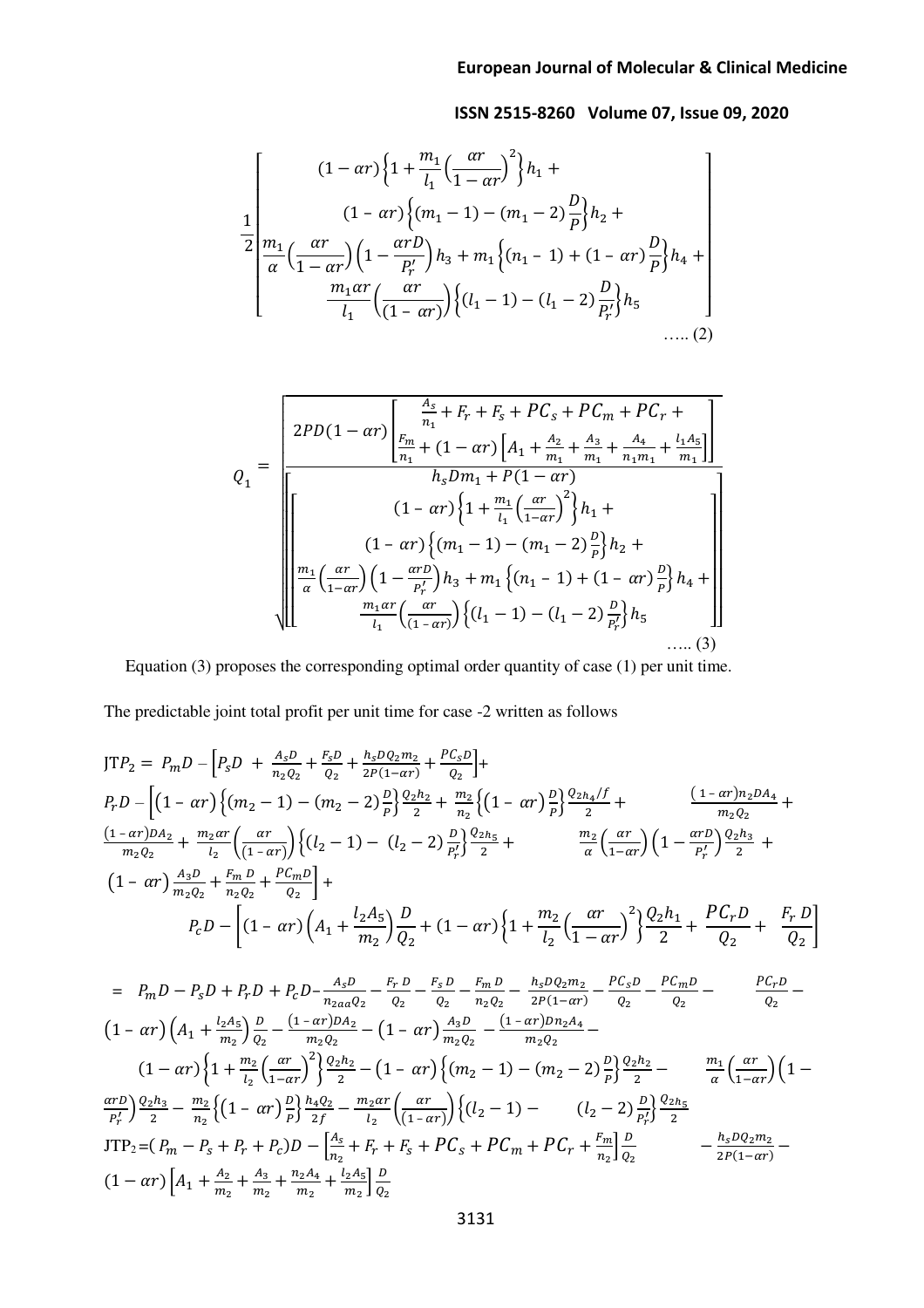$$
-\frac{0}{2}\left[\frac{(1-\alpha r)\left\{1+\frac{m_2}{l_2}\left(\frac{\alpha r}{1-\alpha r}\right)^2\right\}h_1+\right.}{\frac{m_2}{\alpha}\left[\frac{m_2}{1-\alpha r}\right]\left(n_2-1\right)-\left(m_2-2\right)\frac{p}{p}\right\}h_2+\left[\frac{m_2}{\alpha}\left(\frac{\alpha r}{1-\alpha r}\right)\left(1-\frac{\alpha r D}{p'_r}\right)h_3+\frac{m_2}{n_2}\left\{\left(1-\alpha r\right)\frac{p}{p}\right\}\frac{h_4}{f}\right]}{+\frac{m_2\alpha r}{l_2}\left(\frac{\alpha r}{(1-\alpha r)}\right)\left\{\left(l_2-1\right)-\left(l_2-2\right)\frac{p}{p'_r}\right\}h_5\right]\dots\dots(4)}
$$

Now partially differentiate equation (5) with respect to  $Q_2$ . We get,

$$
\frac{\partial JTP_{2}(Q_{2},m_{2},n_{2},l_{2})}{\partial Q_{2}} = \begin{bmatrix} \frac{A_{s}}{n_{2}} + F_{r} + PC_{s} + F_{s} + \frac{F_{m}}{n_{2}} & \frac{D}{Q_{2}^{2}} - \frac{h_{s}Dm_{2}}{2P(1 - \alpha r)} \\ PC_{r} + PC_{m} + F_{s} + \frac{F_{m}}{n_{2}} & \frac{D}{Q_{2}^{2}} - \frac{D}{2P(1 - \alpha r)} \end{bmatrix}
$$
  
+  $(1 - \alpha r) \left[A_{1} + \frac{A_{2}}{m_{2}} + \frac{A_{3}}{m_{2}} + \frac{n_{2}A_{4}}{m_{2}} + \frac{l_{2}A_{5}}{m_{2}}\right] \frac{D}{Q_{2}^{2}}$   
-  $\frac{1}{2} \left[\frac{(1 - \alpha r)\left\{1 + \frac{m_{2}}{l_{2}}\left(\frac{\alpha r}{1 - \alpha r}\right)^{2}\right\}h_{1} + \frac{(1 - \alpha r)\left\{(m_{2} - 1) - (m_{2} - 2)\frac{D}{P}\right\}h_{2} + \frac{m_{2}}{a}\left\{\frac{\alpha r}{1 - \alpha r}\right\}h_{3} + \frac{m_{2}}{n_{2}}\left\{(1 - \alpha r)\frac{D}{P}\right\} \frac{h_{4}}{f} + \frac{m_{2}}{l_{2}}\left(\frac{\alpha r}{(1 - \alpha r)}\right)\left\{(l_{2} - 1) - (l_{2} - 2)\frac{D}{P_{r}}\right\}h_{5} + \dots (5)$ 

$$
Q_{2} = \frac{\left[2PD(1 - \alpha r)\left[\frac{A_{s}}{n_{2}} + F_{r} + PC_{r} + PC_{s} + PC_{m} + \frac{A_{2}}{n_{2}} + \frac{A_{3}}{n_{2}} + \frac{n_{2}A_{4}}{n_{2}} + \frac{l_{2}A_{5}}{n_{2}}\right]\right]}{\left[ (1 - \alpha r)\left\{1 + \frac{m_{2}}{l_{2}}\left(\frac{\alpha r}{1 - \alpha r}\right)^{2}\right\}h_{1} + \frac{(1 - \alpha r)\left\{(1 - \alpha r)\left\{\frac{1 + \frac{m_{2}}{l_{2}}\left(\frac{\alpha r}{1 - \alpha r}\right)^{2}\right\}h_{2} + \frac{m_{2}}{l_{2}}\left(\frac{\alpha r}{1 - \alpha r}\right)\left(1 - \frac{\alpha rD}{P_{r}'}\right)h_{3} + \frac{m_{2}}{n_{2}}\left\{(1 - \alpha r)\frac{D}{p}\right\}\frac{h_{4}}{r_{1}} + \frac{m_{2}\alpha r}{l_{2}}\left(\frac{\alpha r}{(1 - \alpha r)}\right)\left\{(l_{2} - 1) - (l_{2} - 2)\frac{D}{P_{r}'}\right\}h_{5}\right]}{\left[ (1 - \alpha r)\left\{\frac{1}{l_{2}}\left(\frac{\alpha r}{(1 - \alpha r)}\right)^{2}\right\}h_{2} + \frac{m_{2}\alpha r}{l_{2}}\left(\frac{\alpha r}{(1 - \alpha r)}\right)\left\{(l_{2} - 1) - (l_{2} - 2)\frac{D}{P_{r}'}\right\}h_{5}\right]} \dots (6)\right]}
$$

Equation (6) proposes the corresponding optimal order quantity per unit time for case  $(2)$ 

#### **4. NUMERICAL EXAMPLE**

 $D = 1000$ ,  $P = 9400$ ,  $P_s = 20$ ,  $A_s = 50$ ,  $h_s = 2$ ,  $F_s = 50$ ,  $A_1 = 100$ ,  $A_2 = 400$ ,  $A_3 = 200$ ,  $A_4 = 250$ ,  $A_5$  $=75$ ,  $F_m = 50$ ,  $P_m = 35$ ,  $h_1 = 40$ ,  $h_2 = 20$ ,  $h_3 = 8$ ,  $h_4 = 12$ ,  $h_5 = 15$ ,  $P'_r = 12000$ ,  $P_r = 50$ ,  $F_r = 65$ ,  $P_c = 70$ ,  $m_1=12.43$ ,  $l_1=3.726$ ,  $n_1=1, m_2=15.13$ ,  $l_2=4.53$ ,  $n_2=4.83$ ,  $\alpha =0.9$ ,  $f =0.8$ ,  $r = 0.25$   $PC_r = 25$ ,  $PC_m=15, PC_s=8$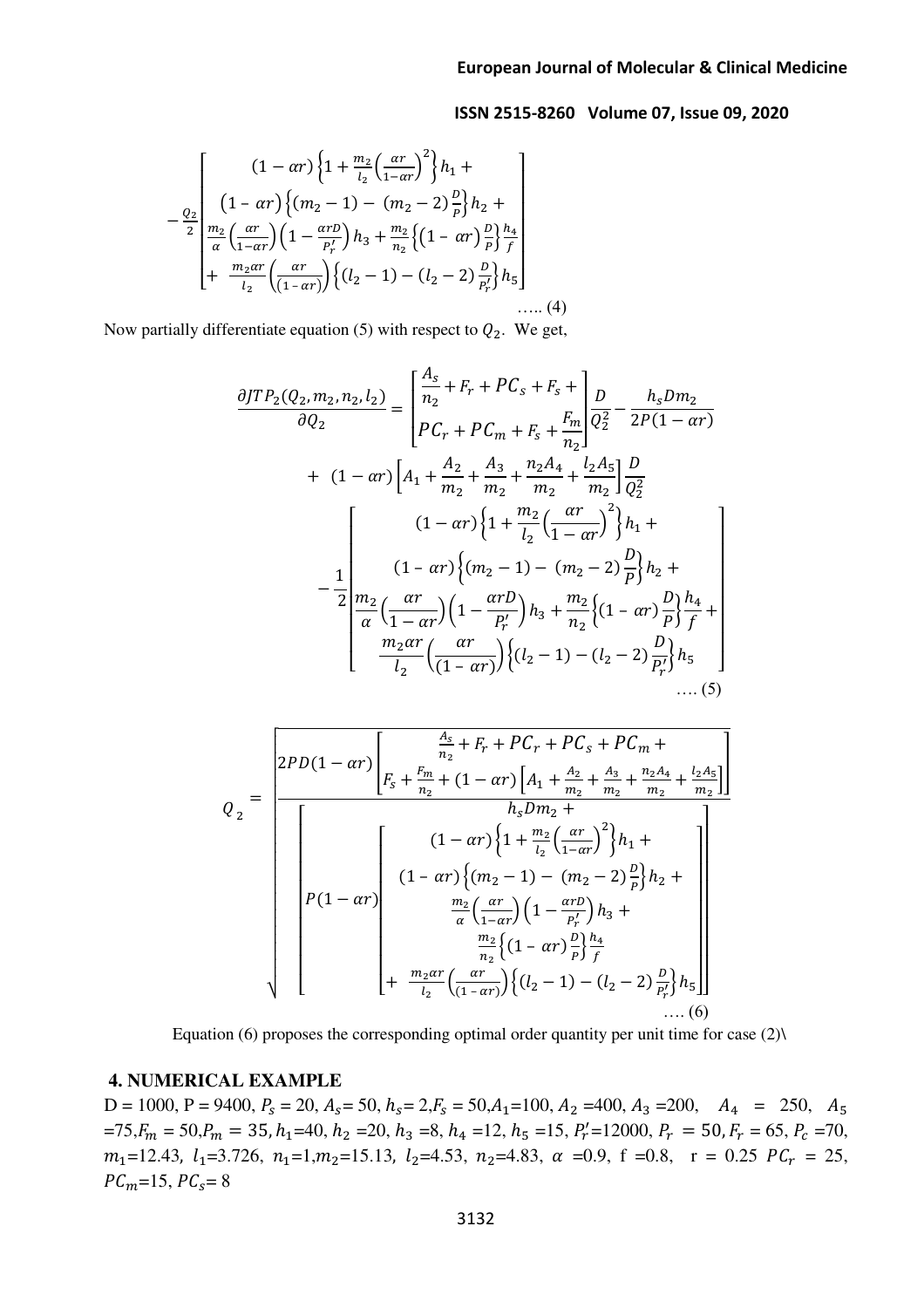### **SOLUTION:**

Equation (3) and (6) gives the optimal order quantity. Now, substitute the above values in this equations we get  $Q_1=57$ ,  $Q_2=50$  for case 1 and case 2 respectively. The joint total profit with respect to case 1 and case 2 are **1, 20,570** and **1, 21,224**  respectively.

## **5. CONCLUSION:**

Here the mathematical model has been developed for the maximization of the total profit of the three echelon closed loop supply chain consisting of the supplier,manufacturer,remanufacturerandtheretailerwhenthedemandisconsider as constant, at the same time returned rate from the retailer is also consider as constant. The numerical example provide the better considerate to the suggested

#### **References:**

- 1. BimalKumarMawandya,J.K.Jha&JiteshThakkar(2005),"Production-inventory model for two-echelon closed –loop supply chain with finite manufacturing and remanufacturing rates", International Journal of Systems Science: Operations &Logistics,DOI:10.1080/23302674.2015.1121303
- 2. M.F. Yang, M.C. Lo, Y.T. Chou, and W.H. Chen "Three-echelon Inventory Model with Defective Product and Rework Considerations under Credit Period", International MultiConference of Engineers and Computer Scientists 2015 VolII,March 18 - 20, 2015, HongKong
- 3. K.J. Arrow, S. Karlin, & H. Scarf, Studies in the Mathematical Theory of Inventory and Production, Stanford University Press, Stanford, California,1958.
- 4. J.F. Burns & B.D. Sivazlian, "Dynamic analysis of multi-echelon supply systems", *Computers & Industrial Engineering*, Vol. 2, No.4, pp. 181–193, 1978.
- 5. M.C. Van der Heijden, "Supply rationing in multi-echelon divergentM.C. Van der Heijden, systems", *European Journal of Operational Research*, Vol. 101, No. 3, pp. 532– 549,1997
- 6. B. Pal, S. S. Sana, & K. Chaudhuri, "Three-layer supply chain A production-inventory model for reworkable items", Applied Mathematics and Computation, Vol. 219, No. 2, pp. 530-543,2012
- 7. M. K. Salameh& M. Y. Jaber, "Economic production quantitymodel for items with imperfect quality", International Journal of Production Economics, Vol. 64, pp. 59-64,2000
- 8. Teunter, R. (2004). Lot sizing for inventory systems with product recovery. Computers and industrial Engineering,46,431-441.doi:10.1016/j.cie.2004.01.006.